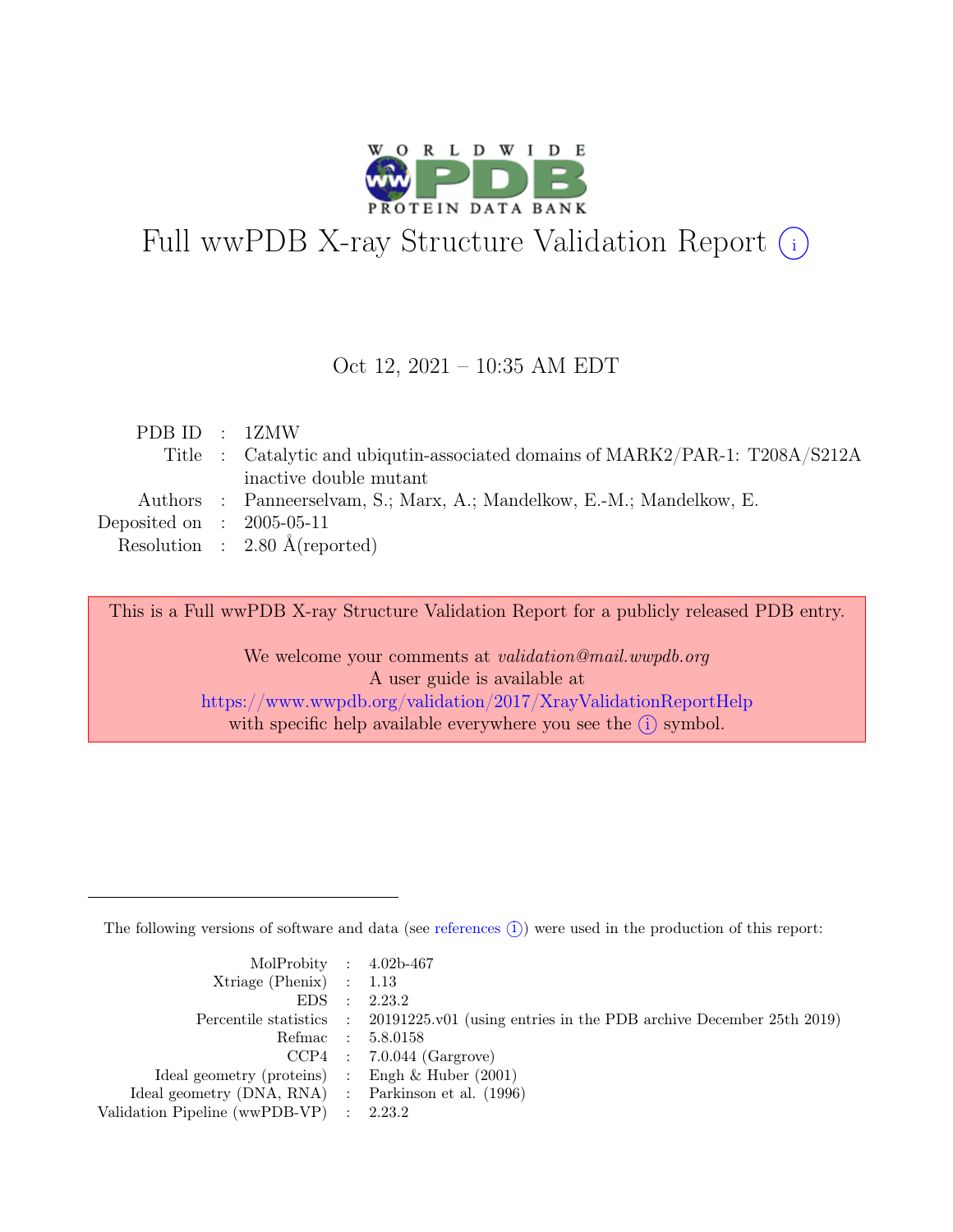## 1 Overall quality at a glance  $(i)$

The following experimental techniques were used to determine the structure: X-RAY DIFFRACTION

The reported resolution of this entry is 2.80 Å.

Percentile scores (ranging between 0-100) for global validation metrics of the entry are shown in the following graphic. The table shows the number of entries on which the scores are based.



| Metric                | Whole archive<br>$(\#Entries)$ | Similar resolution<br>$(\# \text{Entries}, \text{ resolution } \text{range}(\AA))$ |  |  |
|-----------------------|--------------------------------|------------------------------------------------------------------------------------|--|--|
| $R_{free}$            | 130704                         | $3140 (2.80 - 2.80)$                                                               |  |  |
| Clashscore            | 141614                         | 3569 (2.80-2.80)                                                                   |  |  |
| Ramachandran outliers | 138981                         | 3498 (2.80-2.80)                                                                   |  |  |
| Sidechain outliers    | 138945                         | $3500(2.80-2.80)$                                                                  |  |  |
| RSRZ outliers         | 127900                         | 3078 (2.80-2.80)                                                                   |  |  |

The table below summarises the geometric issues observed across the polymeric chains and their fit to the electron density. The red, orange, yellow and green segments of the lower bar indicate the fraction of residues that contain outliers for  $\geq$ =3, 2, 1 and 0 types of geometric quality criteria respectively. A grey segment represents the fraction of residues that are not modelled. The numeric value for each fraction is indicated below the corresponding segment, with a dot representing fractions <=5% The upper red bar (where present) indicates the fraction of residues that have poor fit to the electron density. The numeric value is given above the bar.

| Mol | ${\rm Chain}$ | $\mathsf{Length}$ | Quality of chain |     |       |
|-----|---------------|-------------------|------------------|-----|-------|
|     |               | 297               | 70%              | 17% | 5% 8% |
|     |               | 207               | 72%              | 17% | 8%    |

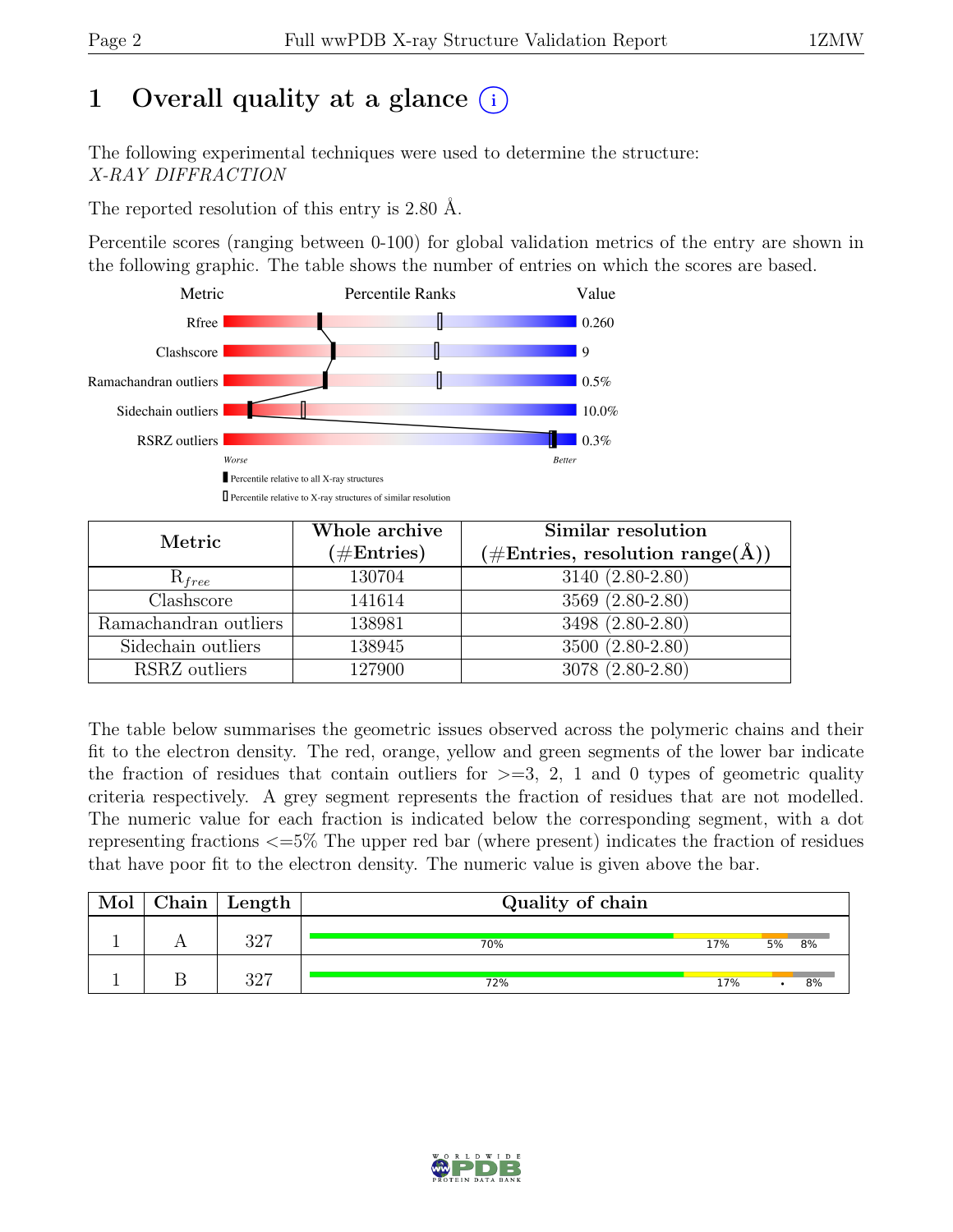## 2 Entry composition  $(i)$

There is only 1 type of molecule in this entry. The entry contains 4885 atoms, of which 0 are hydrogens and 0 are deuteriums.

In the tables below, the ZeroOcc column contains the number of atoms modelled with zero occupancy, the AltConf column contains the number of residues with at least one atom in alternate conformation and the Trace column contains the number of residues modelled with at most 2 atoms.

|  |  | Mol   Chain   Residues | <b>Atoms</b>         |               |  |  |  | $ZeroOcc \mid AltConf \mid Trace$ |  |
|--|--|------------------------|----------------------|---------------|--|--|--|-----------------------------------|--|
|  |  | 302                    |                      | Total C N     |  |  |  |                                   |  |
|  |  |                        | 2437 1570 415 439 13 |               |  |  |  |                                   |  |
|  |  | 302                    |                      | Total C N O S |  |  |  |                                   |  |
|  |  | 2448                   | 1574 421 440 13      |               |  |  |  |                                   |  |

• Molecule 1 is a protein called MAP/Microtubule affinity regulating kinase 2.

There are 6 discrepancies between the modelled and reference sequences:

| Chain | Residue | Modelled   | Actual     | Comment             | Reference         |
|-------|---------|------------|------------|---------------------|-------------------|
|       | 38      | <b>GLY</b> |            | cloning artifact    | <b>UNP 008679</b> |
| А     | 208     | ALA        | <b>THR</b> | engineered mutation | <b>UNP 008679</b> |
| А     | 212     | <b>ALA</b> | <b>SER</b> | engineered mutation | <b>UNP 008679</b> |
| B     | 38      | <b>GLY</b> |            | cloning artifact    | <b>UNP 008679</b> |
| В     | 208     | ALA        | <b>THR</b> | engineered mutation | <b>UNP 008679</b> |
| В     | 212     | ALA        | <b>SER</b> | engineered mutation | <b>UNP 008679</b> |

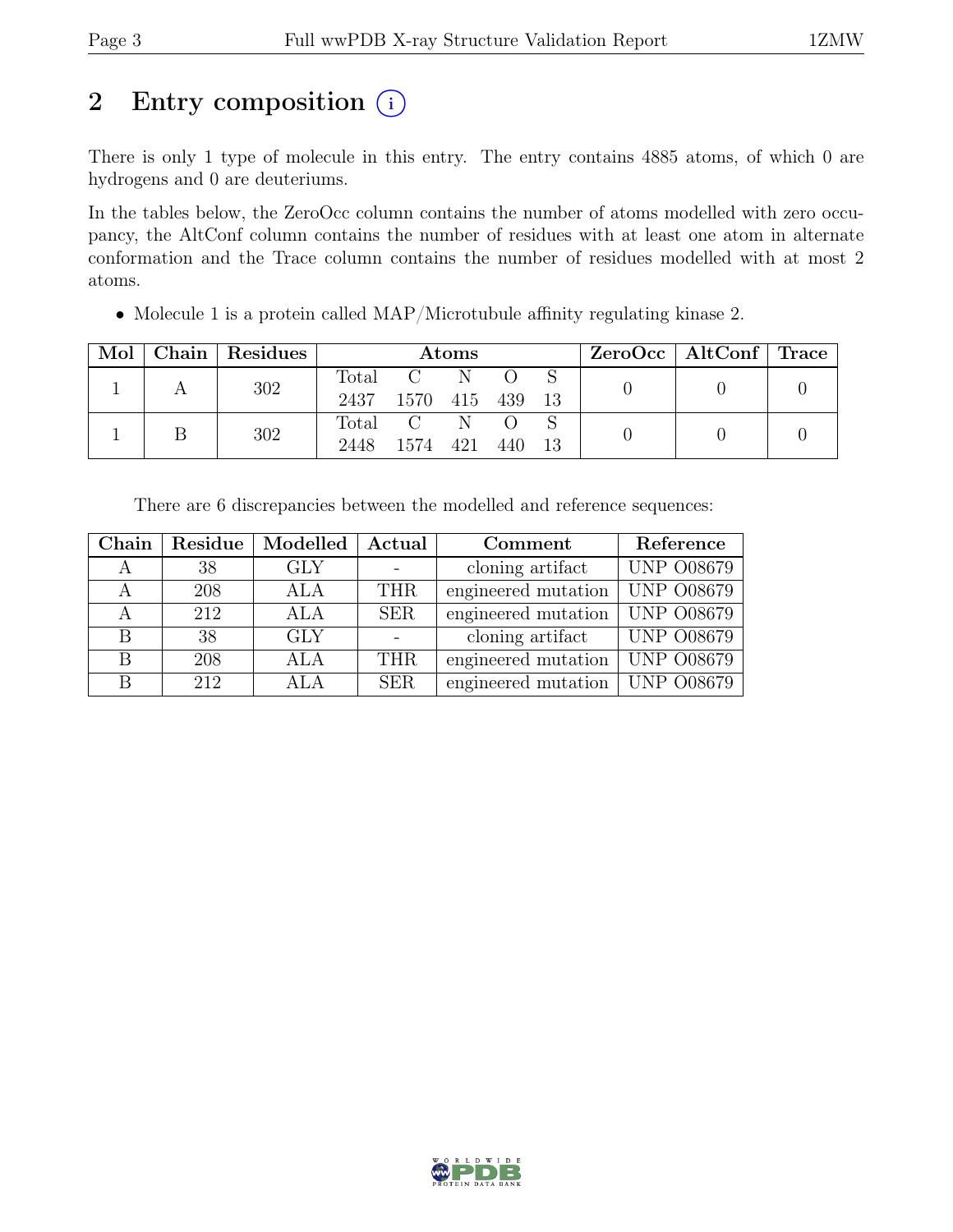## 3 Residue-property plots  $(i)$

These plots are drawn for all protein, RNA, DNA and oligosaccharide chains in the entry. The first graphic for a chain summarises the proportions of the various outlier classes displayed in the second graphic. The second graphic shows the sequence view annotated by issues in geometry and electron density. Residues are color-coded according to the number of geometric quality criteria for which they contain at least one outlier:  $green = 0$ , yellow  $= 1$ , orange  $= 2$  and red  $= 3$  or more. A red dot above a residue indicates a poor fit to the electron density (RSRZ > 2). Stretches of 2 or more consecutive residues without any outlier are shown as a green connector. Residues present in the sample, but not in the model, are shown in grey.

• Molecule 1: MAP/Microtubule affinity regulating kinase 2



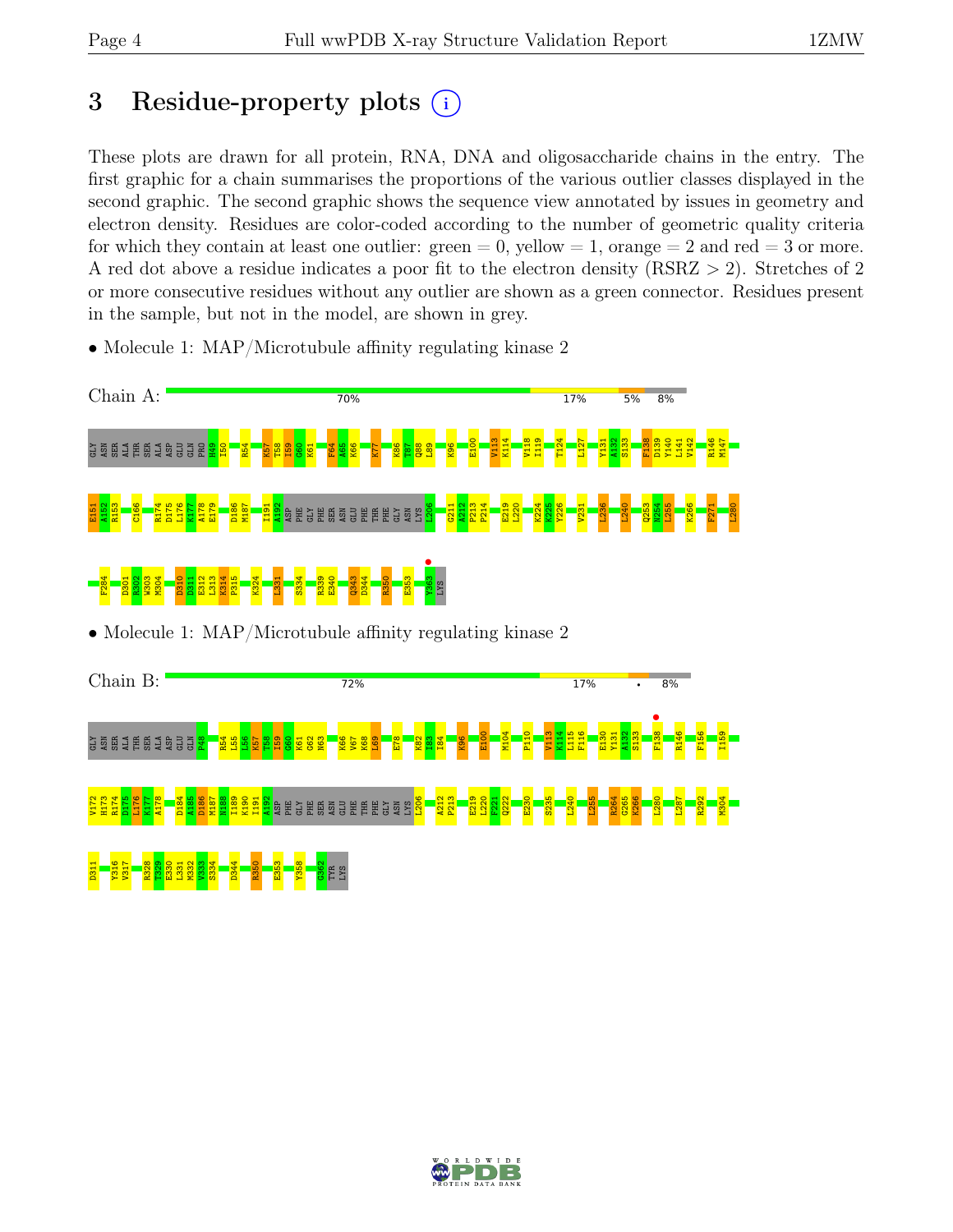## 4 Data and refinement statistics  $(i)$

| Property                                                             | Value                                            | Source     |
|----------------------------------------------------------------------|--------------------------------------------------|------------|
| Space group                                                          | $P_61$                                           | Depositor  |
| Cell constants                                                       | 119.30Å<br>119.30Å<br>$105.69\text{\AA}$         |            |
| a, b, c, $\alpha$ , $\beta$ , $\gamma$                               | $90.00^\circ$<br>$90.00^\circ$<br>$120.00^\circ$ | Depositor  |
| Resolution $(A)$                                                     | 73.88<br>$-2.80$                                 | Depositor  |
|                                                                      | 73.88<br>2.80<br>$\overline{\phantom{a}}$        | <b>EDS</b> |
| % Data completeness                                                  | $100.0$ $(73.88 - 2.80)$                         | Depositor  |
| (in resolution range)                                                | 100.0 (73.88-2.80)                               | <b>EDS</b> |
| $R_{merge}$                                                          | (Not available)                                  | Depositor  |
| $\mathrm{R}_{sym}$                                                   | 0.10                                             | Depositor  |
| $\langle I/\sigma(I) \rangle$ <sup>1</sup>                           | $3.02$ (at 2.82Å)                                | Xtriage    |
| Refinement program                                                   | REFMAC 5.2                                       | Depositor  |
|                                                                      | 0.203<br>0.262<br>$\bar{a}$ ,                    | Depositor  |
| $R, R_{free}$                                                        | 0.201<br>0.260                                   | DCC        |
| $R_{free}$ test set                                                  | 1092 reflections $(5.18\%)$                      | wwPDB-VP   |
| Wilson B-factor $(A^2)$                                              | 53.0                                             | Xtriage    |
| Anisotropy                                                           | 0.041                                            | Xtriage    |
| Bulk solvent $k_{sol}(e/\mathring{A}^3)$ , $B_{sol}(\mathring{A}^2)$ | $0.35$ , 27.6                                    | <b>EDS</b> |
| $\overline{\text{L-test}}$ for twinning <sup>2</sup>                 | $< L >$ = 0.51, $< L^2 >$ = 0.34                 | Xtriage    |
| Estimated twinning fraction                                          | $0.040$ for h,-h-k,-l                            | Xtriage    |
| $F_o, F_c$ correlation                                               | 0.93                                             | <b>EDS</b> |
| Total number of atoms                                                | 4885                                             | wwPDB-VP   |
| Average B, all atoms $(A^2)$                                         | 46.0                                             | wwPDB-VP   |

Xtriage's analysis on translational NCS is as follows: The largest off-origin peak in the Patterson function is 2.99% of the height of the origin peak. No significant pseudotranslation is detected.

<sup>&</sup>lt;sup>2</sup>Theoretical values of  $\langle |L| \rangle$ ,  $\langle L^2 \rangle$  for acentric reflections are 0.5, 0.333 respectively for untwinned datasets, and 0.375, 0.2 for perfectly twinned datasets.



<span id="page-4-1"></span><span id="page-4-0"></span><sup>1</sup> Intensities estimated from amplitudes.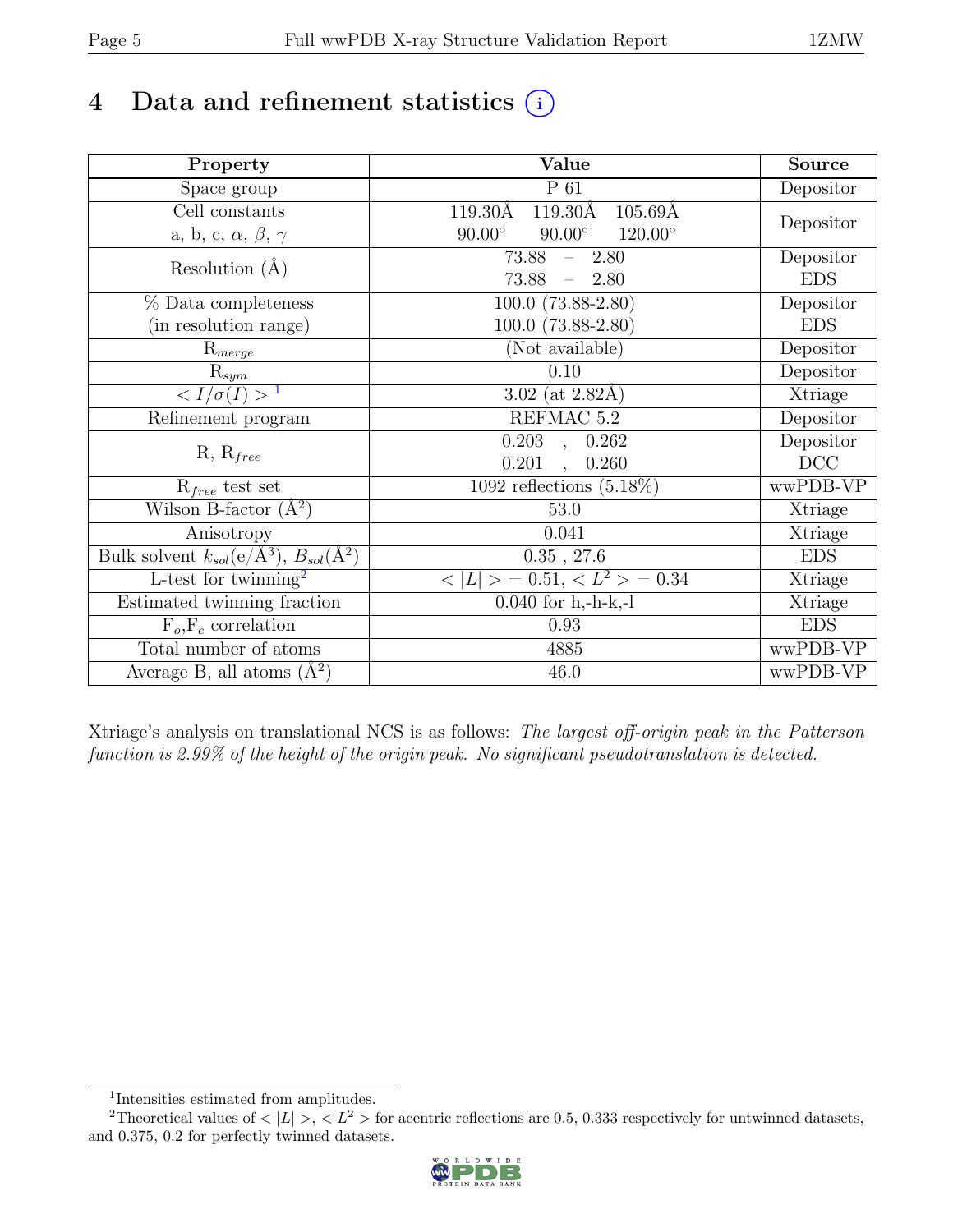# 5 Model quality  $(i)$

### 5.1 Standard geometry  $(i)$

The Z score for a bond length (or angle) is the number of standard deviations the observed value is removed from the expected value. A bond length (or angle) with  $|Z| > 5$  is considered an outlier worth inspection. RMSZ is the root-mean-square of all Z scores of the bond lengths (or angles).

| Mol | Chain |      | Bond lengths        | Bond angles |                    |  |
|-----|-------|------|---------------------|-------------|--------------------|--|
|     |       | RMSZ | $\# Z  > 5$         | RMSZ        | # $ Z  > 5$        |  |
|     |       | 1.02 | $3/2485$ $(0.1\%)$  | 0.94        | $3/3348$ $(0.1\%)$ |  |
|     | R     | 0.98 | $2/2496$ $(0.1\%)$  | 0.94        | $3/3360$ $(0.1\%)$ |  |
| All | ΑH    | 1.00 | 5/4981<br>$(0.1\%)$ | 0.94        | $6/6708$ $(0.1\%)$ |  |

Chiral center outliers are detected by calculating the chiral volume of a chiral center and verifying if the center is modelled as a planar moiety or with the opposite hand.A planarity outlier is detected by checking planarity of atoms in a peptide group, atoms in a mainchain group or atoms of a sidechain that are expected to be planar.

|  | Mol   Chain   #Chirality outliers   #Planarity outliers |
|--|---------------------------------------------------------|
|  |                                                         |

All (5) bond length outliers are listed below:

| $Mol$   Chain | $\operatorname{Res}$ |     | $Type  $ Atoms $ $         |               | $Z \mid Observed(A)$ | Ideal(A) |
|---------------|----------------------|-----|----------------------------|---------------|----------------------|----------|
|               | 100                  |     | $GLU$   CB-CG              | 8.30          | 1.68                 | 1.52     |
|               | 100                  |     | $GLU$   $CG-CD$            | 7.92          | 1.63                 | 1.51     |
|               | 100                  |     | $GLU$   $CG$ - $CD$        | 7.90          | 1.63                 | 1.51     |
|               | 100                  | GLU | $\vert$ CB-CG $\vert$ 7.01 |               | 1.65                 | 1.52     |
|               | 166                  |     | $CYS$   CB-SG              | $\vert$ -5.90 | 1.72                 | 1.81     |

All (6) bond angle outliers are listed below:

| Mol | Chain          | Res | <b>Type</b> | Atoms                          | Z       | Observed $\binom{o}{c}$ | Ideal $(°)$ |
|-----|----------------|-----|-------------|--------------------------------|---------|-------------------------|-------------|
|     | $\overline{A}$ | 153 | $\rm{ARG}$  | NE-CZ-NH <sub>2</sub>          | $-7.51$ | 116.54                  | 120.30      |
|     | В              | 328 | $\rm{ARG}$  | NE-CZ-NH <sub>2</sub>          | $-5.60$ | 117.50                  | 120.30      |
|     | B              | 62  | <b>GLY</b>  | $N$ -CA-C                      | $-5.41$ | 99.57                   | 113.10      |
|     |                | 59  | ILE         | $CB-CA-C$                      | $-5.33$ | 100.93                  | 111.60      |
|     | А              | 77  | <b>LYS</b>  | $CD-CE-NZ$                     | 5.17    | 123.59                  | 111.70      |
|     | В              | 311 | ASP         | $\overline{\text{CB}}$ -CG-OD1 | $-5.03$ | 113.78                  | 118.30      |

There are no chirality outliers.

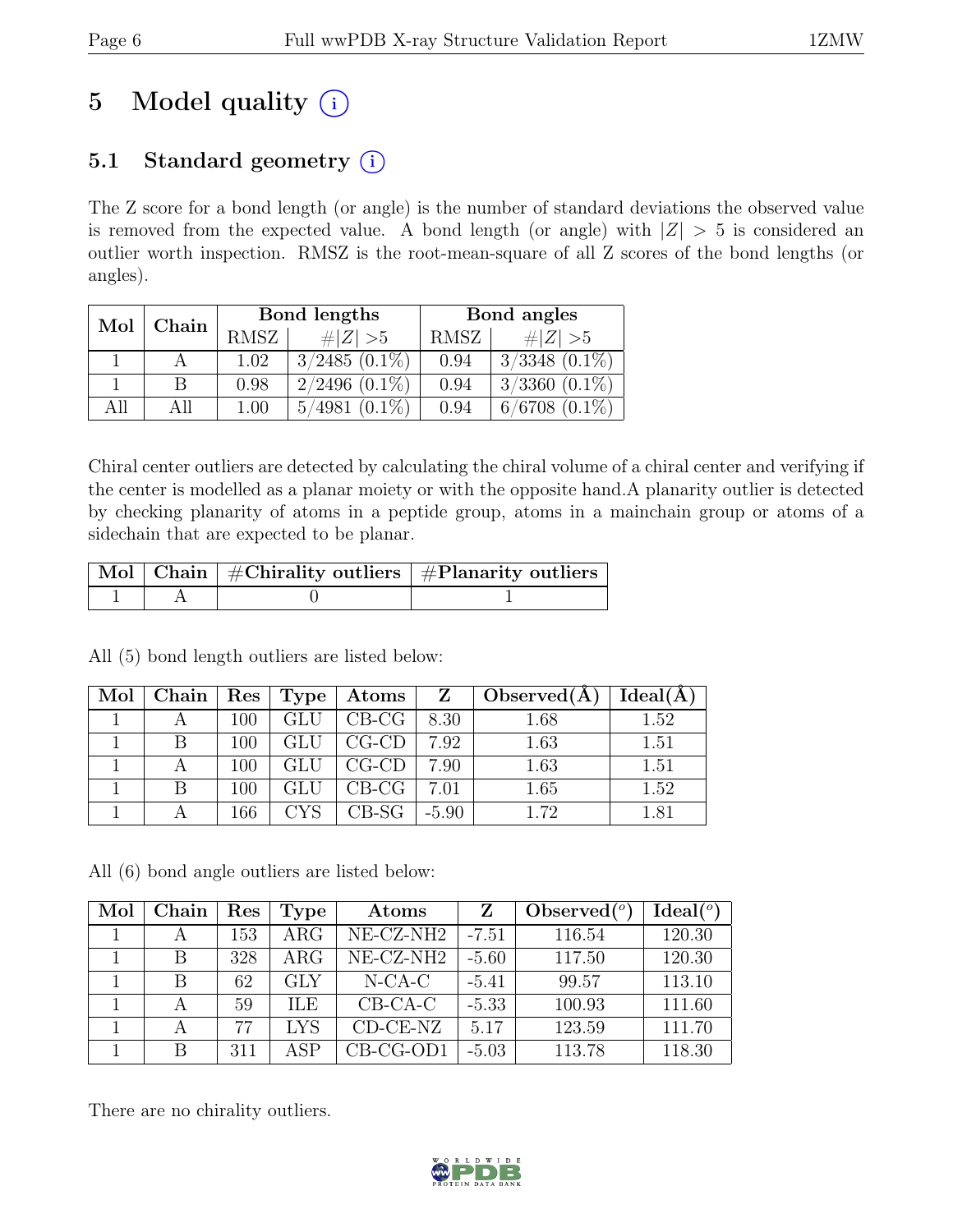All (1) planarity outliers are listed below:

| Mol   Chain   Res   Type   Group |     |               |
|----------------------------------|-----|---------------|
|                                  | 310 | ASP   Peptide |

#### 5.2 Too-close contacts  $(i)$

In the following table, the Non-H and H(model) columns list the number of non-hydrogen atoms and hydrogen atoms in the chain respectively. The H(added) column lists the number of hydrogen atoms added and optimized by MolProbity. The Clashes column lists the number of clashes within the asymmetric unit, whereas Symm-Clashes lists symmetry-related clashes.

| Mol |      |               | Chain   Non-H   H(model)   H(added)   Clashes   Symm-Clashes |
|-----|------|---------------|--------------------------------------------------------------|
|     | 2437 | 2486          |                                                              |
|     | 2448 | $251^{\circ}$ |                                                              |
|     |      |               |                                                              |

The all-atom clashscore is defined as the number of clashes found per 1000 atoms (including hydrogen atoms). The all-atom clashscore for this structure is 9.

All (90) close contacts within the same asymmetric unit are listed below, sorted by their clash magnitude.

| Atom-1              | Atom-2              | Interatomic    | Clash         |
|---------------------|---------------------|----------------|---------------|
|                     |                     | distance $(A)$ | overlap $(A)$ |
| 1:A:57:LYS:HE2      | 1: A:58:THR:H       | 1.07           | 1.11          |
| 1:A:59:ILE:HG22     | 1: A:59: ILE: O     | 1.62           | 0.98          |
| 1:A:280:LEU:HD11    | 1: A:304: MET:CE    | 1.99           | 0.93          |
| 1:A:57:LYS:HE2      | 1: A:58:THR:N       | 1.88           | 0.89          |
| 1:B:264:ARG:NH2     | 1:B:266:LYS:HE3     | 1.88           | 0.87          |
| 1: A: 138: PHE: HB2 | 1:A:178:ALA:HB1     | 1.62           | 0.81          |
| 1: A:59: ILE: O     | 1: A:59: ILE: CG2   | 2.29           | 0.80          |
| 1: A:57: LYS: CE    | 1: A:58:THR:H       | 1.94           | 0.79          |
| 1: B: 332: MET: CE  | 1: B: 358: TYR: HD1 | 1.96           | 0.78          |
| 1:B:69:LEU:HD21     | 1:B:78:GLU:OE1      | 1.84           | 0.76          |
| 1:B:280:LEU:HD21    | 1: B:304:MET:CE     | 2.17           | 0.75          |
| 1:A:313:LEU:O       | 1:A:314:LYS:HE2     | 1.88           | 0.74          |
| 1:B:280:LEU:HD21    | 1: B: 304: MET: HE2 | 1.70           | 0.72          |
| 1: A:314: LYS: HD3  | 1: A:315: PRO:HD2   | 1.72           | 0.71          |
| 1: B:96: LYS:O      | 1: B: 100: GLU: HG3 | 1.94           | 0.68          |
| 1:A:280:LEU:HD11    | 1:A:304:MET:HE3     | 1.74           | 0.66          |
| 1:B:332:MET:HE1     | 1: B: 358: TYR: HD1 | 1.58           | 0.65          |
| 1:A:113:VAL:HG13    | 1: A: 191: ILE: O   | 1.98           | 0.63          |
| 1: A:50: ILE: HG22  | 1:A:119:ILE:HD12    | 1.81           | 0.61          |

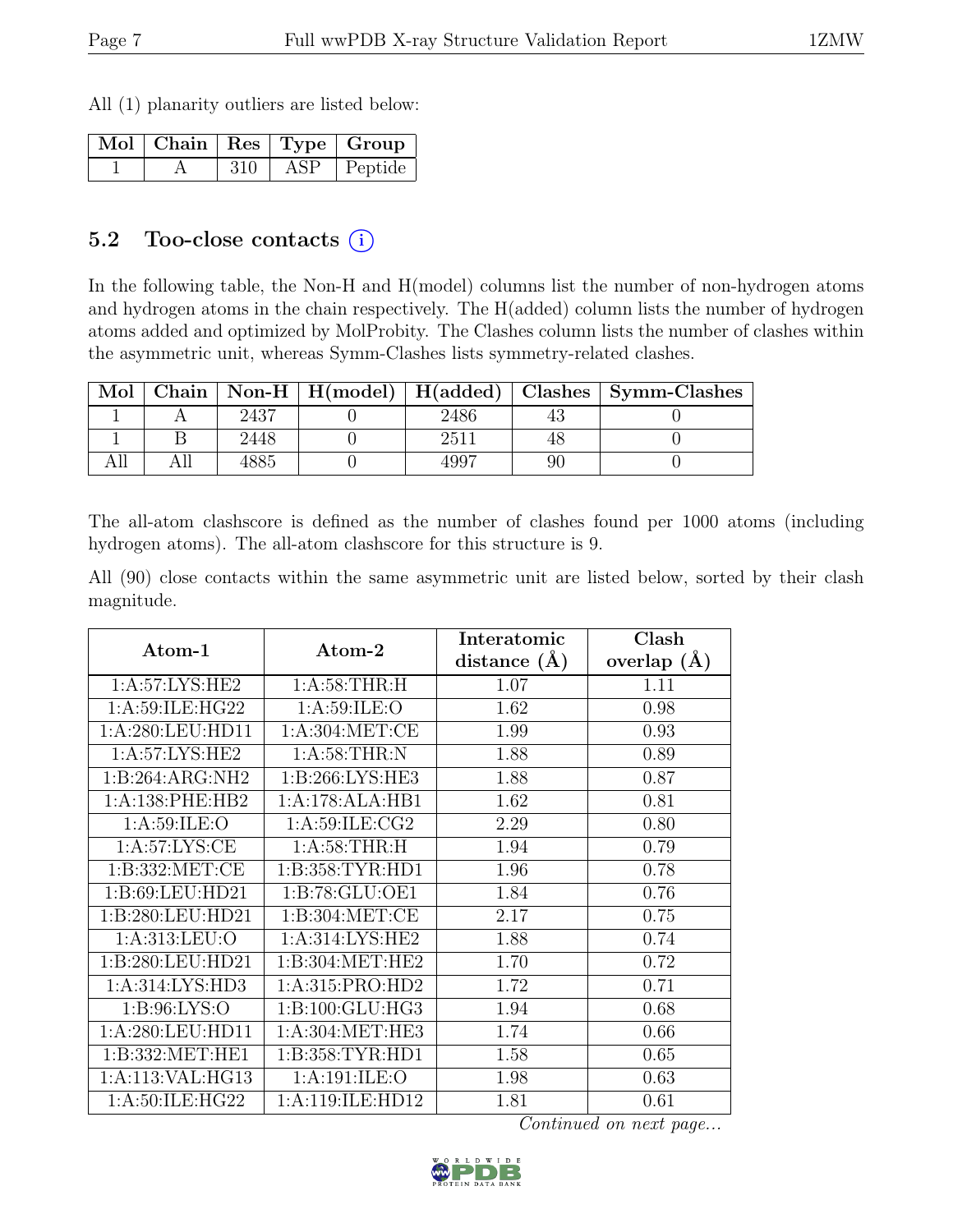| Continued from previous page |                              | Interatomic       | Clash         |  |
|------------------------------|------------------------------|-------------------|---------------|--|
| Atom-1                       | Atom-2                       | distance $(A)$    | overlap $(A)$ |  |
| 1:B:66:LYS:HE2               | 1:B:68:LYS:HE3               | 1.82              | 0.61          |  |
| 1:A:331:LEU:O                | 1:A:334:SER:HB2              | 1.99              | 0.61          |  |
| 1:A:186:ASP:O                | 1: A: 187: MET: HB2          | 2.01              | 0.61          |  |
| 1:B:332:MET:HE2              | 1:B:358:TYR:HD1              | 1.66              | 0.60          |  |
| 1:B:82:LYS:HD2               | 1:B:84:ILE:HD11              | 1.83              | 0.59          |  |
| 1:B:55:LEU:HD13              | 1: B:68: LYS: HD3            | 1.85              | 0.57          |  |
| 1:B:264:ARG:HH21             | 1: B:266: LYS: HE3           | 1.70              | 0.57          |  |
| 1: A: 131: TYR: CE2          | 1:A:133:SER:HB3              | 2.39              | 0.57          |  |
| 1:B:332:MET:HE2              | 1:B:358:TYR:CD1              | 2.39              | 0.56          |  |
| 1:B:331:LEU:O                | 1:B:334:SER:HB2              | 2.05              | 0.56          |  |
| 1:B:69:LEU:CD2               | 1:B:78:GLU:OE1               | 2.55              | 0.55          |  |
| 1:A:280:LEU:HD12             | 1:A:303:TRP:CE3              | 2.41              | 0.54          |  |
| 1:B:156:PHE:CE2              | 1:B:304:MET:HE3              | 2.42              | 0.54          |  |
| 1:B:67:VAL:HG22              | 1: B:82: L <sub>YS:HG2</sub> | 1.89              | 0.54          |  |
| 1:B:172:VAL:HG23             | 1:B:174:ARG:HG3              | 1.89              | 0.53          |  |
| 1:A:343:GLN:NE2              | 1:A:344:ASP:OD1              | 2.41              | 0.53          |  |
| 1:B:173:HIS:O                | 1:B:174:ARG:HB2              | 2.09              | 0.53          |  |
| 1:A:138:PHE:C                | 1:A:138:PHE:CD1              | 2.83              | 0.52          |  |
| 1:B:186:ASP:O                | 1:B:187:MET:HB2              | 2.10              | 0.52          |  |
| 1:B:113:VAL:HG12             | 1:B:190:LYS:HB3              | 1.91              | 0.52          |  |
| 1:A:344:ASP:HB3              | 1:A:350:ARG:NH2              | 2.26              | 0.51          |  |
| 1:B:138:PHE:HB2              | 1:B:178:ALA:HB1              | 1.93              | 0.50          |  |
| 1:A:138:PHE:C                | 1:A:138:PHE:HD1              | 2.15              | 0.50          |  |
| 1:A:175:ASP:N                | 1:A:175:ASP:OD1              | 2.45              | 0.49          |  |
| 1:B:156:PHE:HD2              | 1:B:304:MET:HE1              | 1.78              | 0.49          |  |
| 1:A:64:PHE:CD2               | 1:A:88:GLN:HB3               | 2.48              | 0.49          |  |
| 1:A:240:LEU:HD11             | 1:A:280:LEU:HD13             | 1.93              | 0.49          |  |
| 1:B:159:ILE:HG12             | 1:B:189:ILE:HG21             | 1.94              | 0.49          |  |
| 1:A:220:LEU:HB2              | 1: A:226:TYR:CE1             | 2.48              | 0.48          |  |
| 1:A:280:LEU:HD22             | 1:A:284:PHE:CE2              | 2.48              | 0.48          |  |
| 1: B: 104: MET: HG3          | 1:B:115:LEU:HB2              | 1.94              | 0.48          |  |
| 1:B:156:PHE:CD2              | 1: B: 304: MET: CE           | 2.96              | 0.48          |  |
| 1:B:332:MET:CE               | 1:B:358:TYR:CD1              | 2.86              | 0.48          |  |
| 1:A:174:ARG:HD3              | 1:A:226:TYR:O                | 2.14              | 0.48          |  |
| 1: A:280:LEU:HG              | 1:A:301:ASP:OD2              | 2.13              | 0.48          |  |
| 1:A:271:PHE:CD1              | 1:A:271:PHE:C                | 2.87              | 0.47          |  |
| 1:B:230:GLU:OE1              | 1:B:230:GLU:N                | 2.43              | 0.47          |  |
| 1:B:344:ASP:HB3              | 1:B:350:ARG:NH2              | $2.\overline{30}$ | 0.46          |  |
| 1:B:219:GLU:OE2              | 1:B:292:ARG:NH2              | 2.49              | 0.46          |  |
| 1:A:139:ASP:O                | 1: A:140: TYR: C             | 2.54              | 0.45          |  |
| 1:B:212:ALA:HB3              | 1:B:213:PRO:HD3              | 1.98              | 0.45          |  |

Continued from previous page.

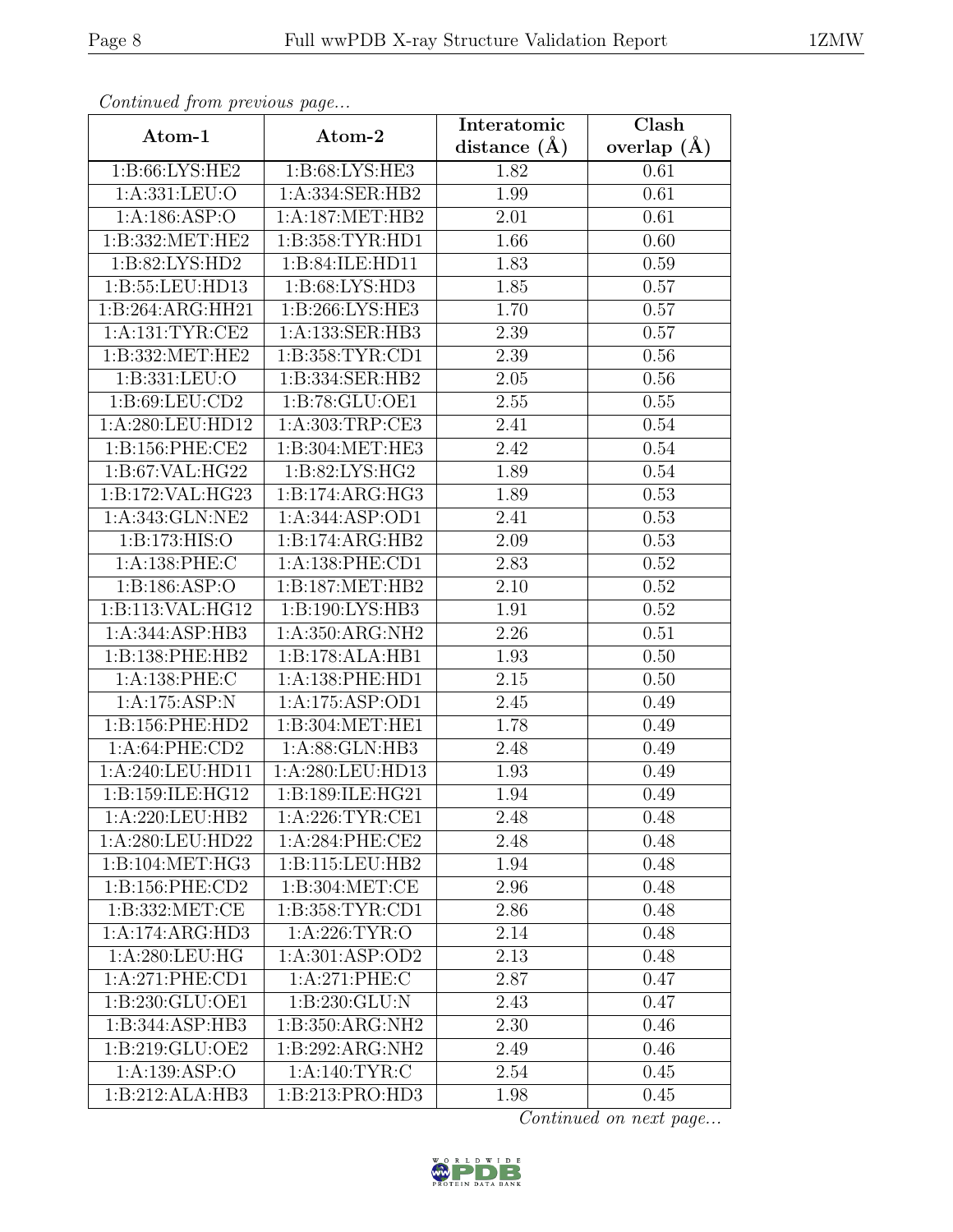|                     |                    | Interatomic      | $\overline{\text{Clash}}$ |
|---------------------|--------------------|------------------|---------------------------|
| Atom-1              | Atom-2             | distance $(\AA)$ | overlap $(A)$             |
| 1:B:280:LEU:HD21    | 1:B:304:MET:HE1    | 1.97             | 0.45                      |
| 1: A: 303: TRP: HE3 | 1: A:304:MET:HE2   | 1.80             | 0.45                      |
| 1:B:156:PHE:HD2     | 1: B: 304: MET: CE | 2.29             | 0.45                      |
| 1:B:113:VAL:HG13    | 1:B:191:ILE:O      | 2.17             | 0.45                      |
| 1: A:140: TYR: C    | 1:A:140:TYR:CD1    | 2.91             | 0.44                      |
| 1:A:213:PRO:N       | 1:A:214:PRO:CD     | 2.81             | 0.44                      |
| 1:B:219:GLU:HA      | 1:B:222:GLN:HE21   | 1.83             | 0.44                      |
| 1: A:211: GLY:O     | 1:A:214:PRO:HD2    | 2.18             | 0.44                      |
| 1: A:224:LYS:HA     | 1: A:224: LYS: HD3 | 1.75             | 0.44                      |
| 1:A:64:PHE:HD2      | 1:A:88:GLN:HB3     | 1.82             | 0.44                      |
| 1:B:184:ASP:C       | 1:B:184:ASP:OD1    | 2.57             | 0.43                      |
| 1:B:57:LYS:HD2      | 1:B:59:ILE:HG22    | 2.00             | 0.43                      |
| 1: A:86: LYS: HA    | 1:A:89:LEU:HD12    | 2.01             | 0.43                      |
| 1:A:236:LEU:HD12    | 1:A:236:LEU:HA     | 1.93             | 0.42                      |
| 1:A:255:LEU:HD12    | 1:B:220:LEU:HD21   | 2.01             | 0.42                      |
| 1:A:147:MET:HB3     | 1:A:151:GLU:HB3    | 2.00             | 0.42                      |
| 1:A:219:GLU:HB2     | 1:A:224:LYS:HB2    | 2.00             | 0.42                      |
| 1:A:255:LEU:HD23    | 1:A:255:LEU:N      | 2.34             | 0.42                      |
| 1:B:265:GLY:HA3     | 1:B:287:LEU:HD21   | 2.02             | 0.41                      |
| 1:B:110:PRO:HD3     | 1:B:316:TYR:OH     | 2.20             | 0.41                      |
| 1:B:116:PHE:HE2     | 1:B:130:GLU:HA     | 1.85             | 0.41                      |
| 1:B:176:LEU:HD12    | 1:B:176:LEU:HA     | 1.88             | 0.41                      |
| 1:A:303:TRP:CE3     | 1: A:304:MET:HE2   | 2.55             | 0.41                      |
| 1:A:139:ASP:O       | 1:A:142:VAL:HG12   | 2.20             | 0.41                      |
| 1:B:131:TYR:CE2     | 1:B:133:SER:HB3    | $2.56\,$         | 0.41                      |
| 1:B:156:PHE:CD2     | 1:B:304:MET:HE1    | 2.55             | 0.41                      |
| 1:B:61:LYS:HB3      | 1:B:61:LYS:HE2     | 1.89             | 0.41                      |
| 1:B:156:PHE:CD2     | 1:B:304:MET:HE3    | 2.56             | 0.41                      |
| 1:B:255:LEU:HD13    | 1:B:255:LEU:HA     | 1.84             | 0.40                      |
| 1:B:280:LEU:CD2     | 1:B:304:MET:HE2    | 2.45             | 0.40                      |

Continued from previous page...

There are no symmetry-related clashes.

### 5.3 Torsion angles (i)

#### 5.3.1 Protein backbone (i)

In the following table, the Percentiles column shows the percent Ramachandran outliers of the chain as a percentile score with respect to all X-ray entries followed by that with respect to entries of similar resolution.

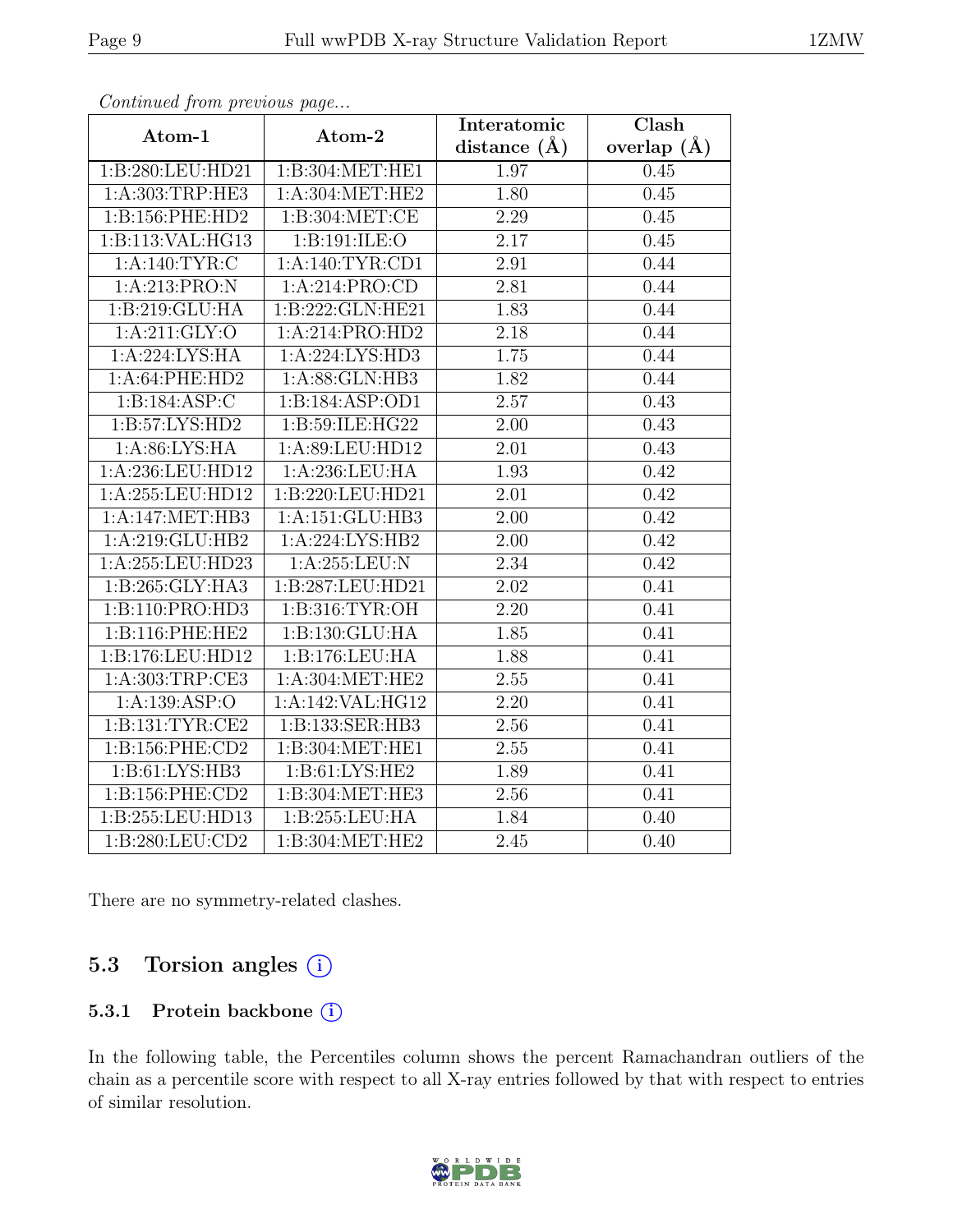|     | $Mol$   Chain | Analysed                                 |           |          | Favoured   Allowed   Outliers   Percentiles |  |
|-----|---------------|------------------------------------------|-----------|----------|---------------------------------------------|--|
|     |               | $298/327 (91\%)$   278 (93%)   18 (6%)   |           | $2(1\%)$ | 22<br>53                                    |  |
|     |               | $298/327(91\%)$   283 (95%)              | $14(5\%)$ | $1(0\%)$ | 72<br>41                                    |  |
| All | All           | $596/654$ (91\%)   561 (94\%)   32 (5\%) |           | $3(0\%)$ | 29<br>61                                    |  |

The Analysed column shows the number of residues for which the backbone conformation was analysed, and the total number of residues.

All (3) Ramachandran outliers are listed below:

| Mol | Chain | Res | <b>Type</b> |
|-----|-------|-----|-------------|
|     |       | 146 | $\rm{ARG}$  |
|     |       | 179 | GLU         |
|     |       | 146 | $\rm{ARG}$  |

#### 5.3.2 Protein sidechains  $(i)$

In the following table, the Percentiles column shows the percent sidechain outliers of the chain as a percentile score with respect to all X-ray entries followed by that with respect to entries of similar resolution.

The Analysed column shows the number of residues for which the sidechain conformation was analysed, and the total number of residues.

| Mol | Chain | Analysed         | Rotameric   Outliers   Percentiles |            |             |                          |
|-----|-------|------------------|------------------------------------|------------|-------------|--------------------------|
|     |       | $264/287(92\%)$  | 230 (87%)                          | $34(13\%)$ |             | $\boxed{4}$ $\boxed{13}$ |
|     |       | 267/287(93%)     | 248 $(93\%)$                       | 19(7%)     | 14          | 39                       |
| All | All   | $531/574$ (92\%) | 478 (90%)                          | $53(10\%)$ | $\boxed{7}$ | $\vert$ 22               |

All (53) residues with a non-rotameric sidechain are listed below:

| Mol         | Chain | Res | <b>Type</b> |
|-------------|-------|-----|-------------|
| 1           | А     | 54  | $\rm{ARG}$  |
| $\mathbf 1$ | А     | 57  | <b>LYS</b>  |
| 1           | A     | 61  | <b>LYS</b>  |
| 1           | А     | 64  | <b>PHE</b>  |
| 1           | A     | 66  | <b>LYS</b>  |
| 1           | А     | 77  | <b>LYS</b>  |
| 1           | A     | 96  | <b>LYS</b>  |
| 1           | A     | 113 | <b>VAL</b>  |
| 1           | А     | 114 | <b>LYS</b>  |
|             |       | 118 | VAL.        |

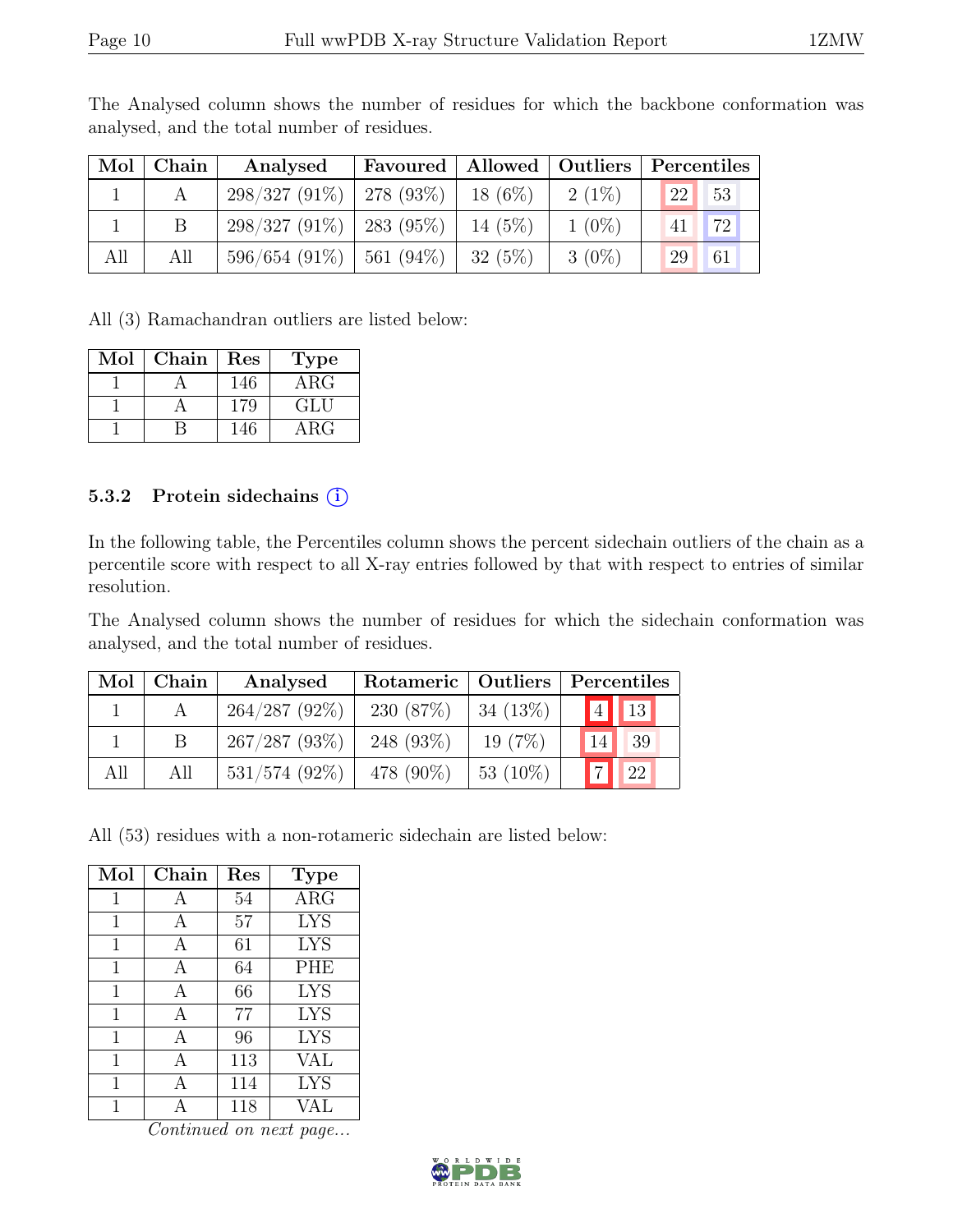| Mol            | $\mathbf{v}$<br>Chain                                                                                                                                                                                                                     | x.<br>Res        | $\mathbf{r}$<br>$\overline{v}$<br>$\overline{\text{Type}}$ |
|----------------|-------------------------------------------------------------------------------------------------------------------------------------------------------------------------------------------------------------------------------------------|------------------|------------------------------------------------------------|
| $\mathbf 1$    | $\overline{A}$                                                                                                                                                                                                                            | 124              | THR                                                        |
| $\mathbf{1}$   |                                                                                                                                                                                                                                           | 127              | LEU                                                        |
| $\overline{1}$ |                                                                                                                                                                                                                                           | 138              | PHE                                                        |
| $\mathbf 1$    |                                                                                                                                                                                                                                           | 141              | LEU                                                        |
| $\overline{1}$ |                                                                                                                                                                                                                                           | $\overline{151}$ | $\overline{\text{GLU}}$                                    |
| $\mathbf 1$    |                                                                                                                                                                                                                                           | 176              | LEU                                                        |
| $\overline{1}$ |                                                                                                                                                                                                                                           | 231              | <b>VAL</b>                                                 |
| $\mathbf{1}$   |                                                                                                                                                                                                                                           | 236              | LEU                                                        |
| $\overline{1}$ |                                                                                                                                                                                                                                           | $240\,$          | LEU                                                        |
| $\mathbf{1}$   |                                                                                                                                                                                                                                           | $\overline{253}$ | $\overline{\text{GLN}}$                                    |
| $\mathbf{1}$   |                                                                                                                                                                                                                                           | 255              | LEU                                                        |
| $\mathbf{1}$   |                                                                                                                                                                                                                                           | 266              | I <sub>YS</sub>                                            |
| $\overline{1}$ |                                                                                                                                                                                                                                           | 271              | PHE                                                        |
| $\overline{1}$ |                                                                                                                                                                                                                                           | 280              | LEU                                                        |
| $\overline{1}$ | $\frac{\overline{A}}{\overline{A}}\frac{\overline{A}}{\overline{A}}\frac{\overline{A}}{\overline{A}}\frac{\overline{A}}{\overline{A}}\frac{\overline{A}}{\overline{A}}\frac{\overline{A}}{\overline{A}}\frac{\overline{A}}{\overline{A}}$ | 310              | $\overline{\text{ASP}}$                                    |
| $\mathbf{1}$   |                                                                                                                                                                                                                                           | 312              | GLU                                                        |
| $\overline{1}$ |                                                                                                                                                                                                                                           | $\overline{314}$ | <b>LYS</b>                                                 |
| $\overline{1}$ | $\frac{\overline{A}}{\overline{A}}$ $\frac{\overline{A}}{\overline{A}}$ $\frac{\overline{A}}{\overline{A}}$                                                                                                                               | 324              | <b>LYS</b>                                                 |
| $\overline{1}$ |                                                                                                                                                                                                                                           | 331              | LEU                                                        |
| $\overline{1}$ |                                                                                                                                                                                                                                           | 339              | $\overline{\text{ARG}}$                                    |
| $\mathbf{1}$   |                                                                                                                                                                                                                                           | 340              | $\overline{\text{GLU}}$                                    |
| $\overline{1}$ |                                                                                                                                                                                                                                           | $\overline{343}$ | $\overline{\text{GLN}}$                                    |
| $\mathbf 1$    |                                                                                                                                                                                                                                           | 350              | $\rm{ARG}$                                                 |
| $\overline{1}$ | $\overline{A}$                                                                                                                                                                                                                            | $\overline{353}$ | $\overline{\text{GLU}}$                                    |
| $\overline{1}$ | $\overline{\mathbf{B}}$                                                                                                                                                                                                                   | 54               | $\rm{ARG}$                                                 |
| $\overline{1}$ | $\overline{\mathbf{B}}$                                                                                                                                                                                                                   | $57\,$           | $\overline{\text{LYS}}$                                    |
| $\mathbf{1}$   | $\overline{\mathbf{B}}$                                                                                                                                                                                                                   | 59               | ILE                                                        |
| $\overline{1}$ | $\overline{\mathbf{B}}$                                                                                                                                                                                                                   | 63               | $\overline{\text{ASN}}$                                    |
| $\overline{1}$ | $\overline{\mathrm{B}}$                                                                                                                                                                                                                   | 69               | LEU                                                        |
| 1              | Β                                                                                                                                                                                                                                         | 96               | LYS                                                        |
| $\mathbf{1}$   | $\boldsymbol{B}$                                                                                                                                                                                                                          | 113              | VAL                                                        |
| $\mathbf{1}$   | $\overline{\mathrm{B}}$                                                                                                                                                                                                                   | 176              | LEU                                                        |
| $\mathbf{1}$   | $\overline{B}$                                                                                                                                                                                                                            | 186              | <b>ASP</b>                                                 |
| $\overline{1}$ | $\overline{\mathrm{B}}$                                                                                                                                                                                                                   | 206              | LEU                                                        |
| $\mathbf 1$    | B                                                                                                                                                                                                                                         | 235              | <b>SER</b>                                                 |
| 1              | $\overline{\mathrm{B}}$                                                                                                                                                                                                                   | 240              | LEU                                                        |
| $\mathbf 1$    | $\overline{\mathbf{B}}$                                                                                                                                                                                                                   | 255              | <b>LEU</b>                                                 |
| $\mathbf 1$    | $\overline{\mathrm{B}}$                                                                                                                                                                                                                   | 264              | $\overline{\text{ARG}}$                                    |
| 1              | $\overline{\mathrm{B}}$                                                                                                                                                                                                                   | 266              | $\overline{\text{LYS}}$                                    |
| $\mathbf{1}$   | $\overline{\mathrm{B}}$                                                                                                                                                                                                                   | 317              | <b>VAL</b>                                                 |
| $\mathbf 1$    | Β                                                                                                                                                                                                                                         | 330              | $\overline{\text{GLU}}$                                    |
| $\mathbf 1$    | $\overline{\mathrm{B}}$                                                                                                                                                                                                                   | 350              | $\rm{ARG}$                                                 |

Continued from previous page...

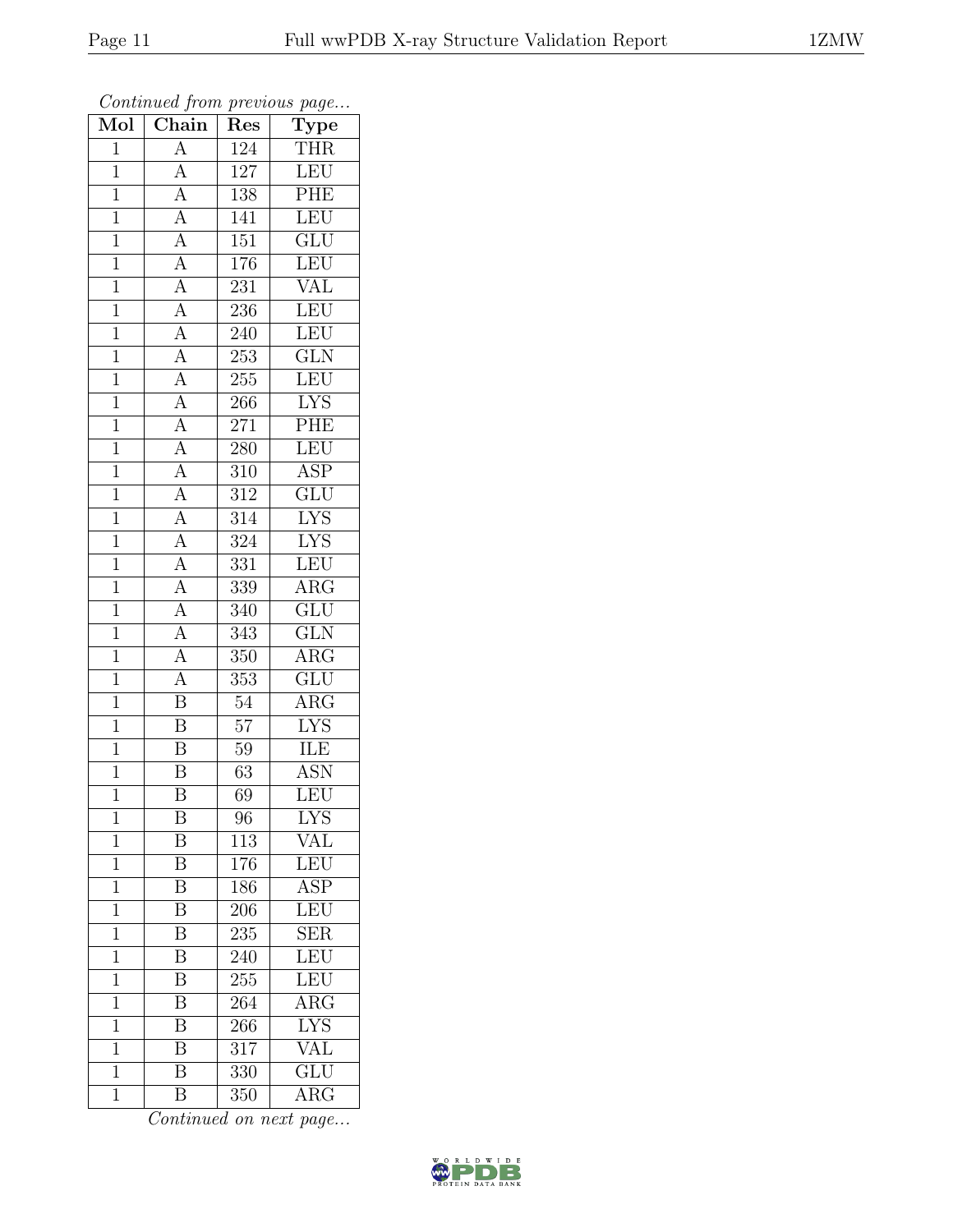Continued from previous page...

| Mol | $\vert$ Chain $\vert$ Res |     | Type |
|-----|---------------------------|-----|------|
|     |                           | २८२ |      |

Sometimes sidechains can be flipped to improve hydrogen bonding and reduce clashes. All (5) such sidechains are listed below:

| $\operatorname{Mol}$ | Chain | Res | <b>Type</b> |
|----------------------|-------|-----|-------------|
|                      |       | 63  | <b>ASN</b>  |
|                      | R     | 144 | <b>HIS</b>  |
|                      | R     | 222 | <b>GLN</b>  |
|                      |       | 253 | <b>GLN</b>  |
|                      |       | 343 | GL N        |

#### 5.3.3 RNA  $(i)$

There are no RNA molecules in this entry.

#### 5.4 Non-standard residues in protein, DNA, RNA chains  $(i)$

There are no non-standard protein/DNA/RNA residues in this entry.

#### 5.5 Carbohydrates  $(i)$

There are no monosaccharides in this entry.

### 5.6 Ligand geometry  $(i)$

There are no ligands in this entry.

#### 5.7 Other polymers  $(i)$

There are no such residues in this entry.

#### 5.8 Polymer linkage issues  $(i)$

There are no chain breaks in this entry.